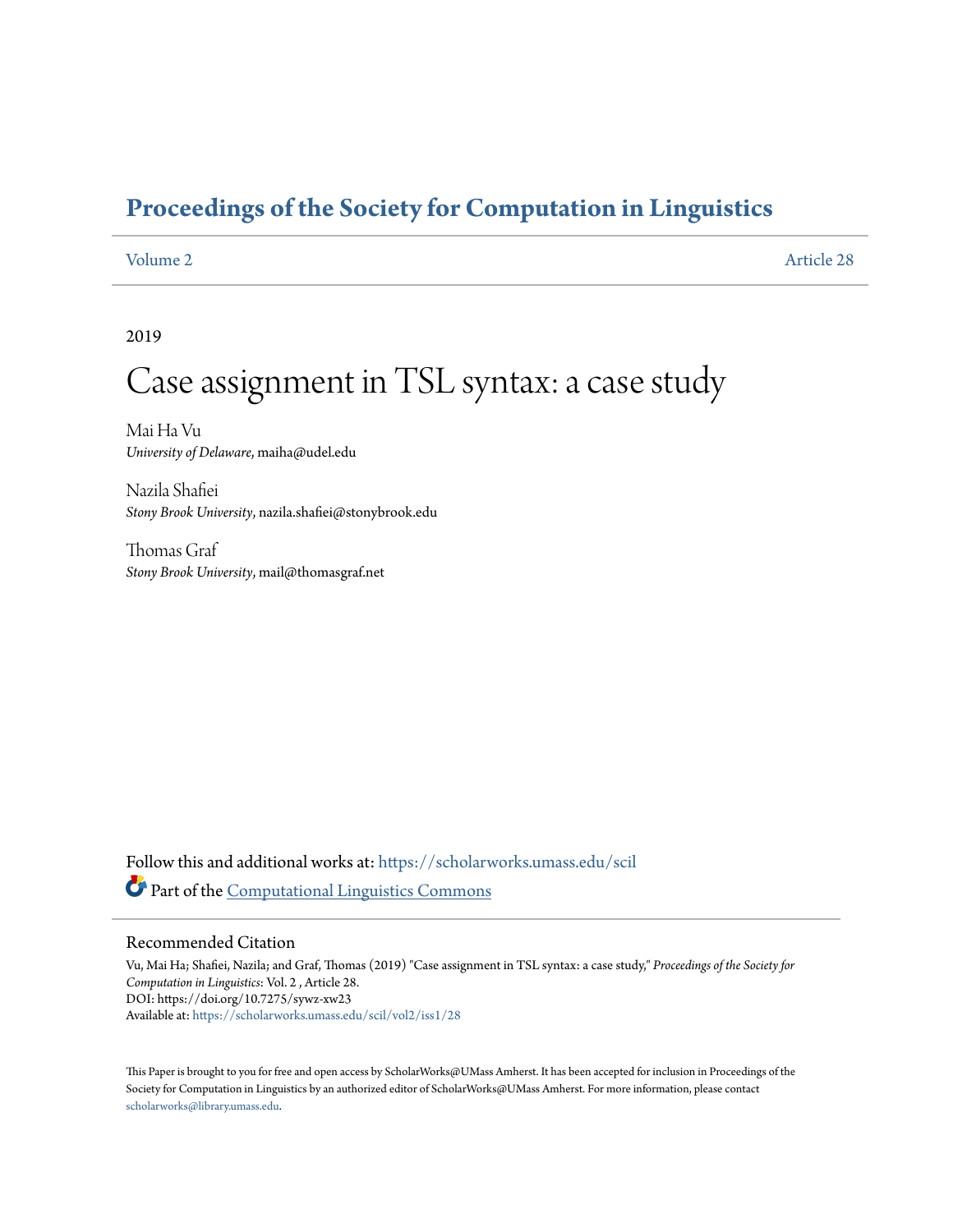#### Case assignment in TSL syntax: a case study

Mai Ha Vu University of Delaware maiha@udel.edu

Nazila Shafiei Stony Brook University nazila.shafiei@stonybrook.edu

Thomas Graf Stony Brook University mail@thomasgraf.net

#### Abstract

Recent work suggests that the subregular complexity of syntax might be comparable to that of phonology and morphology. More specifically, whereas phonological and morphological dependencies are tier-based strictly local over strings, syntactic dependencies are tierbased strictly local over derivation trees. However, a broader range of empirical phenomena must be considered in order to solidify this claim. This paper investigates various phenomena related to morphological case, and we argue that they, too, are tier-based strictly local. Not only do our findings provide empirical support for a kind of computational parallelism across language modules, they also offer a new, computationally unified perspective of structural and lexical case. We hope that this paper will enable other researchers to fruitfully study syntactic phenomena from a subregular perspective.

#### 1 Introduction

After significant success in phonology and morphology (Heinz, 2018 and references therein), the subregular approach has recently been extended to syntax. Graf (2018) shows that the basic Minimalist operations Merge and Move — which form the core of syntax — belong to the formal class *tier-based strictly local* (TSL; Heinz et al., 2011). More precisely, Graf shows that Minimalist grammars have TSL derivation tree languages even though their string languages are mildly contextsensitive (Joshi, 1985; Harkema, 2001; Michaelis, 2001). It has been known for a long time that many mildly context-sensitive formalisms have regular derivation tree languages (see Morawietz 2003, Kobele et al. 2007, and references therein). Graf's result is noteworthy because it identifies the very limited subclass TSL as sufficient for Minimalist grammars. Since TSL also plays a central role in phonology (McMullin and Hansson, 2015; Mc-Mullin, 2016) and morphology (Aksënova et al., 2016), this suggests a kind of cognitive parallelism: linguistic dependencies have comparable subregular complexity across language modules.

While the findings in Graf (2018) are promising, they are far from conclusive as even the most dedicated Minimalist will readily admit that syntax consists of a lot more than just Merge and Move. Many phenomena remain to be explored, including those at the interface to morphology or semantics. Vu (2018) has already started this enterprise with an investigation of NPI licensing. This paper continues along these lines with a TSLbased analysis of morphosyntactic case.

Case is a fruitful area to explore for several reasons. First, the data is very robust compared to, say, binding or quantifier scope. Second, case exhibits few interactions with movement; such interactions still pose major challenges for TSLaccounts. At the same time, case dependencies are still sufficiently intricate that it is not immediately obvious how they could be handled by TSL mechanisms. Existing treatments of case in Minimalist grammars (Laszakovits, 2018) or agreement in general (Ermolaeva, 2018) imply that case dependencies are definable in first-order logic, but TSL is much more restricted than that. Case also lacks a unified linguistic theory. Our TSL approach combines ideas from standard case theory (Chomsky, 1981) and Dependent Case Theory (DCT; Marantz, 1991; Baker and Vinokurova, 2010) into a computationally uniform solution for both structural case (nominative and accusative) and lexical case.

The paper proceeds as follows. All necessary preliminaries are put in place in §2. This includes Minimalist grammars as a formal model of syntax, Minimalist derivation trees as the central data structure, and finally TSL itself. TSL uses a sim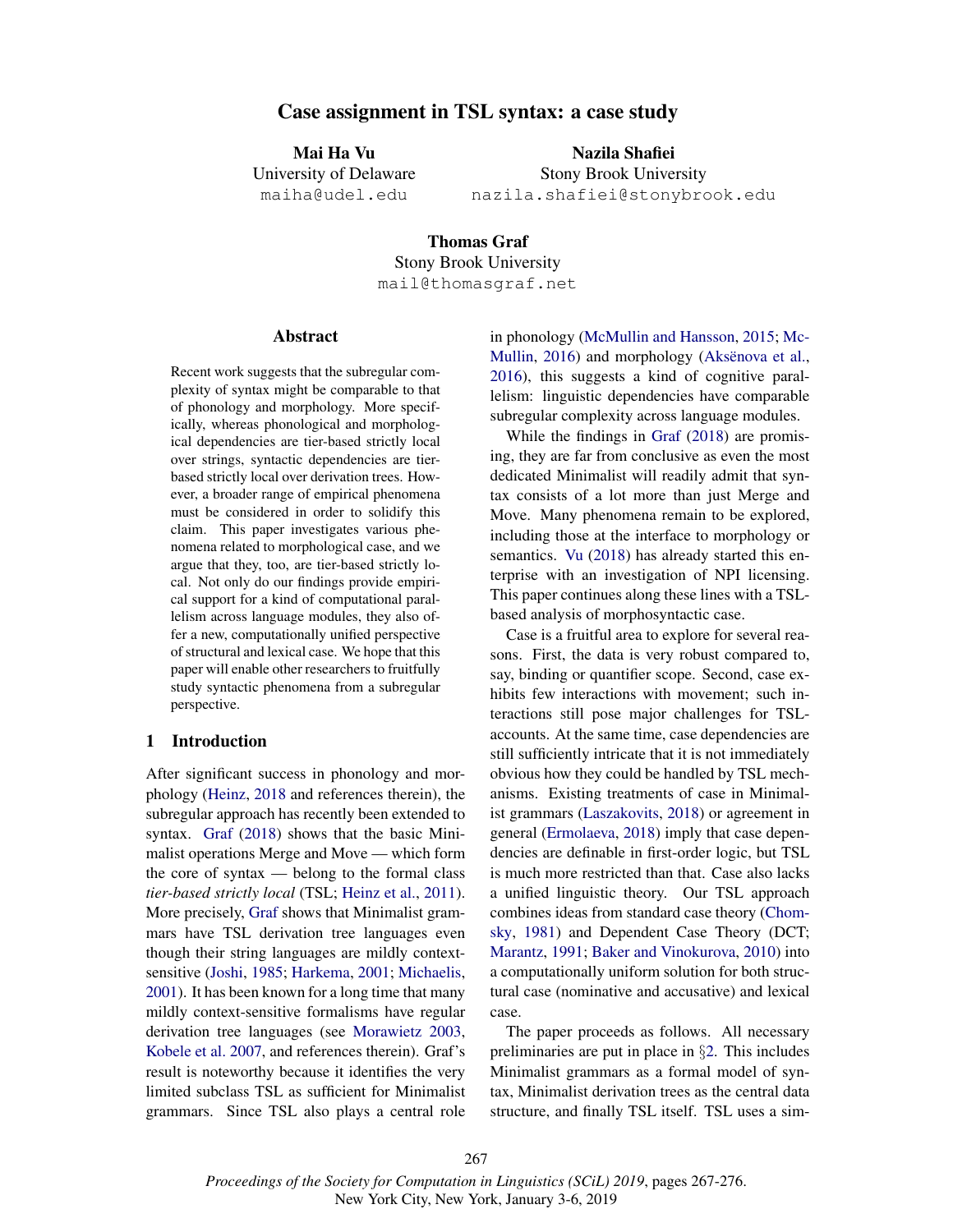ple projection mechanism to construct tree tiers over which distributional constraints can be enforced in a local fashion. We then apply this idea to morphological case in §3. The central idea is that there is a single *case tier* that contains every case-carrying head. In addition, each head requires a licensor on the tier, and the licensor must be the sister of the licensee's mother. This holds for both structural and lexical case. Conceptual and methodological aspects of this subregular analysis are discussed in §4.

We deliberately keep all notation and formal machinery to a minimum in order to accommodate readers without much exposure to computational linguistics. More formally inclined readers should be able to reconstruct the formal machinery from Graf (2018) and Tab. 1.

#### 2 TSL syntax

#### 2.1 Minimalist grammars

Subregular syntax operates over tree structures rather than strings. Hence it requires both a linguistic theory of what those tree structures are, and a formally rigorous model for implementing these ideas. The latter is provided by Minimalist grammars (MGs; Stabler, 1997, 2011), which implement ideas of Chomsky's Minimalist syntax (Chomsky, 1995).

The technical details of MGs are largely irrelevant for the purposes of this paper. It suffices to know that phrase structure trees are assembled from feature-annotated lexical items via the structure building operations Merge and Move. The sequence of Merge and Move steps can be represented as a derivation tree, the central data structure for MGs. Derivation trees differ only minimally from phrase structure trees: I) interior nodes are labeled Merge  $\left( \bullet \right)$  or Move, and II) moving phrases remain in their base position, and the specifier that would be occupied by the mover remains empty. To improve readability, all derivation trees in this paper are shown with the usual  $X'$ -labels for interior nodes (see e.g. Fig. 2).

Due to our reliance on MGs, the derivations we posit are closely modeled after standard accounts in Minimalist syntax: I) subjects start in a low position (Spec, VP or alternatively Spec,  $vP$ ), from which they move to Spec,TP, and II) finite clauses are CPs, whereas infinitival clauses may be TPs or CPs. Most importantly, we make the less standard assumption that the head of a DP enters the



Figure 1: Long-distance sibilant harmony is tier-based strictly local over strings as it can be expressed as a local ban against  $[s]$  and  $[s]$  on a tier of sibilants.

derivation with a preassigned case. Consequently, the problem of case assignment amounts to regulating the distribution of case-carrying D-heads in MG derivation trees.

#### 2.2 TSL over strings

Graf (2018) analyzes MGs from a subregular perspective by adapting the phonologically motivated class of TSL string sets for syntax. The idea behind string-based TSL is simple: if a dependency is non-local, it can be made local by masking out irrelevant material. This masking out can be understood in linguistic terms as the construction of a tier. Constraints on this tier take the form of forbidding a finite number of substrings, the length of which must be finitely bounded. For example, long-distance sibilant harmony with respect to feature  $f$  can be modeled as a TSL-dependency by first projecting all sibilants and then requiring adjacent sibilants on the tier to always agree on their value for f. If the only sibilants are [s] and  $[$ f], for instance, then long-distance anteriority harmony amounts to banning the substrings  $[s]$  and  $[s]$  on the tier (see Fig. 1). Even though there is no limit on the length of the tier, the constraint never has to consider more than two adjacent segments at a time and thus satisfies the bounded-size requirement.

#### 2.3 Projection of tree tiers

TSL over trees as defined by Graf (2018) is more general than string-based TSL. First, and perhaps most importantly, the tier projection function is allowed to consider the local context of a node  $n$  in the derivation tree in order to determine whether n projects. So rather than constructing a tier that contains, say, all nodes that are verbs, one may opt for more complex tiers such as "every verb that selects a DP headed by *the*". Formally, a local context for projection to tier  $T$  is specified by a subtree in which exactly one node is superscripted by  $T$  to indicate that it should be put on tier  $T$ . If a node  $n$  in the derivation tree occurs as part of a subtree that matches at least one specified context for tier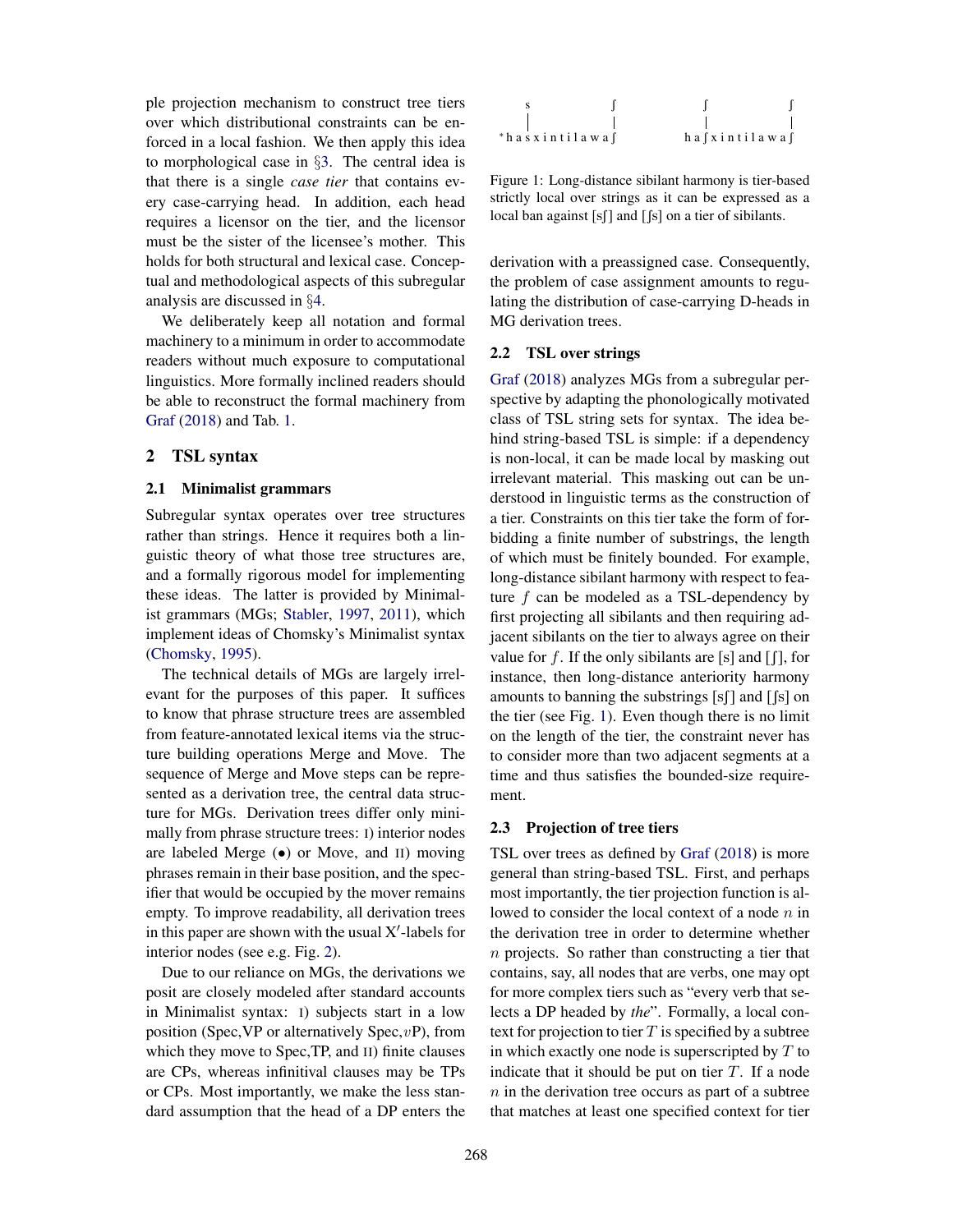

Figure 2: Nodes of the derivation tree (with  $X'$ -labels for clarity) are projected onto a tree tier based on their label and their local context. The dominance relations in the tier are inherited from the original tree.

 $T$ ,  $n$  is projected to  $T$ . Note that the depth of the subtrees in all context specifications (i.e. the maximum distance between the root and any leaves) must be less than some fixed finite bound  $k$ , otherwise the context specifications would not be locally bounded. This is the case for our example here as it suffices for every node to look at its label and the labels of its daughters, if they exist.

Figure 2 shows the construction of a tier that contains all C-heads and their mothers as well as all D-heads with nominative case and their mothers. Crucially, the size of the context that is considered by the tier projection is finitely bounded for each node — for C-heads and D-heads only the label needs to be considered, and for all other nodes it suffices to check whether their daughter is a C-head or D-head.

Figure 3 displays two contexts. The first two ensure that every mother of a D-head is projected. The remaining two handle projection of the mother of an infinitival T-head that is selected by the C-head *for*. This is one of the most complex instances of projection used in this paper (§3.6, §3.7).

#### 2.4 Constraints on tree tiers

Constraints on tree tiers are also allowed to be more general than in the string case. Each node on the tier is mapped to a string language that its string of daughters must belong to. Graf (2018) only discusses the simple case where this mapping considers just the label of the node. But it is easy to amend the definition so that local context information is taken into account here, too.

Continuing the example in Fig. 2, we may put in place a simple constraint to capture the fact that



Figure 3: Four contexts for projection to a structural case tier S; the first one projects a node whose only daughter is a D-head, whereas the second one projects a node with a D-head as the left daughter and some other node to the right  $(\square$  is used as a placeholder that matches a node irrespective of its label). The third and fourth handle projection of the mother of an infinitival T-head selected by *for* in cases with and without subject movement, respectively.

two distinct arguments in the same clause cannot both be nominative: if a node on the tier is labeled • and has a sister carrying nominative case, then it must not have a daughter carrying nominative case. Formally, a node  $n$  that is labeled  $\bullet$  and appears in the context  $[\Box \text{ [NOM, } n]]$  is mapped to the string language  $(\Sigma - \{NOM\})^*$  (where  $\square$ is a placeholder matching every node label and  $\Sigma$ is a fixed set of node labels). This constraint is violated in Fig. 2 as one node is labeled • and has both a NOM-carrying sister *he* and a NOMcarrying daughter *she*. If *she* were replaced by *her*, then neither *she* nor its mother would be projected on the tier, and consequently the constraint would no longer be violated.

In this paper, only Merge nodes put restrictions on their daughter strings. For each Merge node, its set of daughter strings forms a finite language of strings of length 1. Such string languages are maximally simple. The precise shape of the daughter string language for any given Merge node depends only on the siblings of the Merge node. This, too, is a very simple context specification.

The complexity of a TSL-dependency over trees is an aggregate of three different parameters: the complexity of the tier projection, the complexity of the function that associates each node on the tier with a set  $S$  of permissible daughter strings, and the complexity of S. For our treatment of morphological case, all these components will turn out to be exceedingly simple.

#### 3 Analysis

While the preliminaries section has been kept fairly informal, it nonetheless provides all the nec-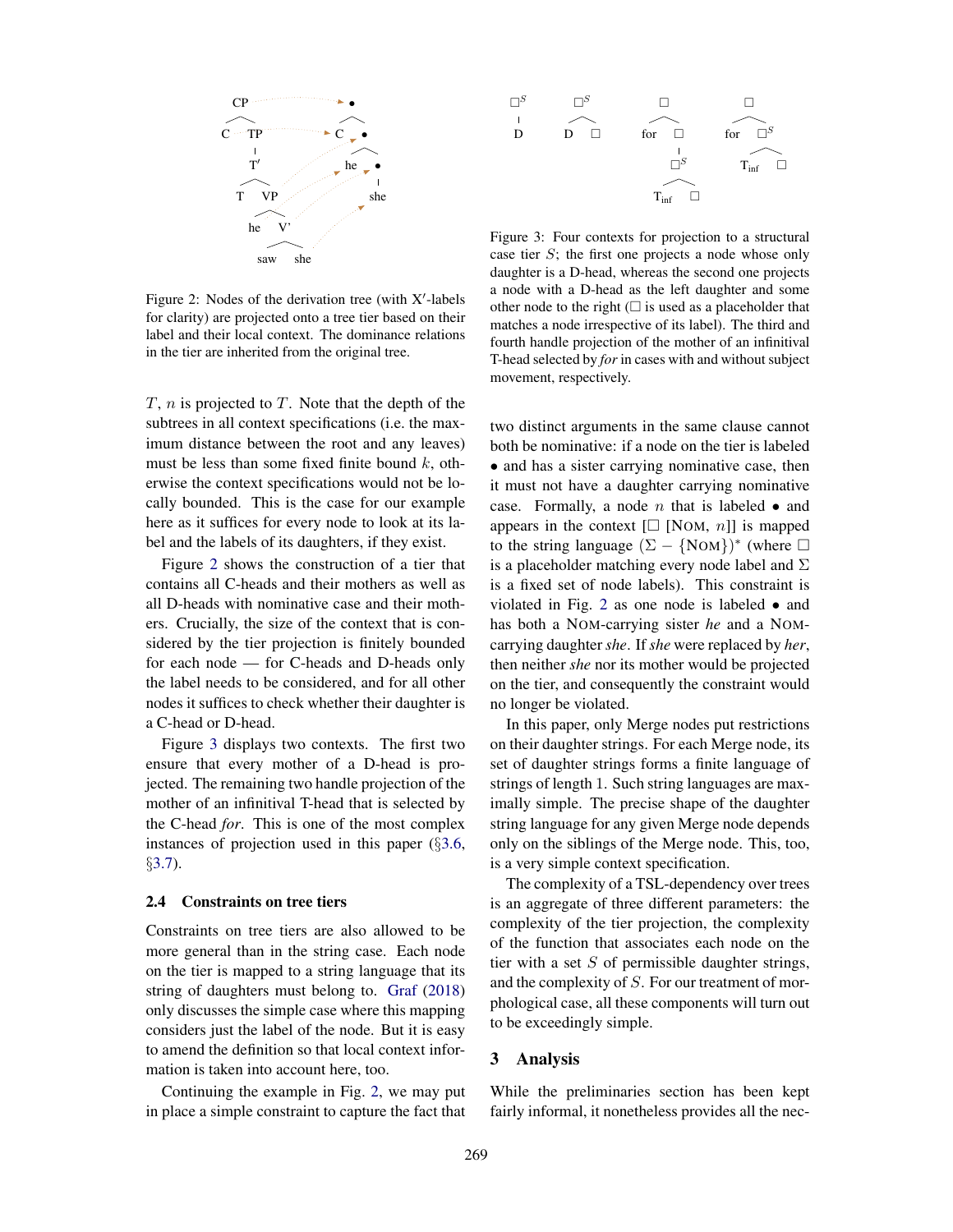essary background to develop a TSL analysis of morphological case. In this section, we present our TSL account for the distribution of nominative (NOM) and accusative (ACC) in various constructions of English. We cover transitive, intransitive, and unaccusative verbs  $(\S3.1)$ , infinitival clauses ( $\S$ 3.2), ditransitives ( $\S$ 3.3), raising to subject ( $\S3.4$ ), control ( $\S3.5$ ), raising to object ( $\S3.6$ ), *for*-clauses (§3.7), and the effects of clausal subjects on case assignment  $(\S3.8)$ . None of the data is new, but our TSL approach represents a novel synthesis of traditional case theory and DCT that relies on a single, unified mechanism of sisterdaughter dependencies on a tier.

#### 3.1 Transitive, intransitive, and unaccusative

The core generalization of structural case assignment is that NOM is assigned to the structurally highest DP  $x$  in a case domain (modulo movement), and ACC to the DPs c-commanded by  $x$ (Marantz, 1991; Baker and Vinokurova, 2010). What constitutes a case domain is a contentious issue, but largely irrelevant for our purposes. For the sake of simplicity, we will assume that each CP is a case domain, and nothing else is.

Examples (1a-1c) show simple sentences with transitive, intransitive, and unaccusative verbs. No matter the type of verb, we observe that the subject is always NOM, and the object DP, c-commanded by the subject, carries ACC.

- (1) a. He saw her.
	- b. He slept.
	- c. He arrived.

Under many generative analyses, both the subject and the object enter the derivation as arguments of the verb or one of its functional projections (usually  $vP$ ). They are thus part of a structural configuration of bounded size. For example, if the subject starts out in Spec,VP and the object as the complement of VP, then they are part of a subtree of size 3. Strictly speaking, then, case assignment in these configurations does not require tiers at all. Instead, one can simply list all possible subtrees of size  $3$  — there are only finitely many, after all — and mark a subtree as illicit if the subject does not carry NOM or the object does not carry ACC. This would be the subregular counterpart to a fully lexicalized analysis of case assignment.

But this simple account is inadequate. Merely listing all forbidden subtrees allows for arbitrary case variations. We may require two nominatives with *like*, two accusatives with *see*, and any random combination with *want*. A list cannot capture any relevant generalizations, just like listing all attested words of English is not a description of its phonology. The lack of generalizations also entails a lack of succinctness — the list of forbidden subtrees would quickly reach hundreds of thousands for even a fairly small lexicon. Most importantly, apparent cases of long-distance case assignment, e.g. ECM, cannot be handled this way. We contend that a TSL analysis that takes inspiration from DCT is empirically more adequate, more insightful, and more succinct.

Let us return to the generalization that NOM is assigned to the highest DP in a case domain, and ACC to the argument c-commanded by this DP. We have to ban the following configurations in simple sentences: two NOM DPs in a ccommand relation (2a), and ACC DPs that are not c-commanded by a "licensing" NOM DP (2b).

 $(2)$  a. \* He saw she. b. \* Him slept.

We have already seen in  $\S2$  how a TSL account can handle some of these facts. But some modifications are needed.

We still project every C-head and its mother, as well as every D-head h carrying NOM. In contrast to what was said in §2, we do not project the mother of this head, but rather the Merge node that checks its category feature. For a simple DP like *she*, this Merge node will indeed be the mother. But consider a larger DP such as *John's father*, which is commonly analyzed as  $[_{DP}$   $[_{DP}$  John]  $[_{D'}$ 's [NP father]]]. Here the mother of *'s* would indicate the point where *'s* is merged with *father*, not the point where the whole DP is selected as an argument. Said point corresponds to when the Merge node checks the category feature of the DP's head *'s*. By projecting the Merge node that checks the category feature of a head  $h$ , we effectively project the mother of the whole phrase headed by h. Fortunately, it holds for every MG that there is an upper bound  $k$  such that no head is more than  $k$  steps away from the Merge node that selects its category feature (cf. Graf, 2012). Which node that is can be inferred from the feature specification of the head. This guarantees that the projection only needs to consider contexts of finitely bounded size in order to project both a case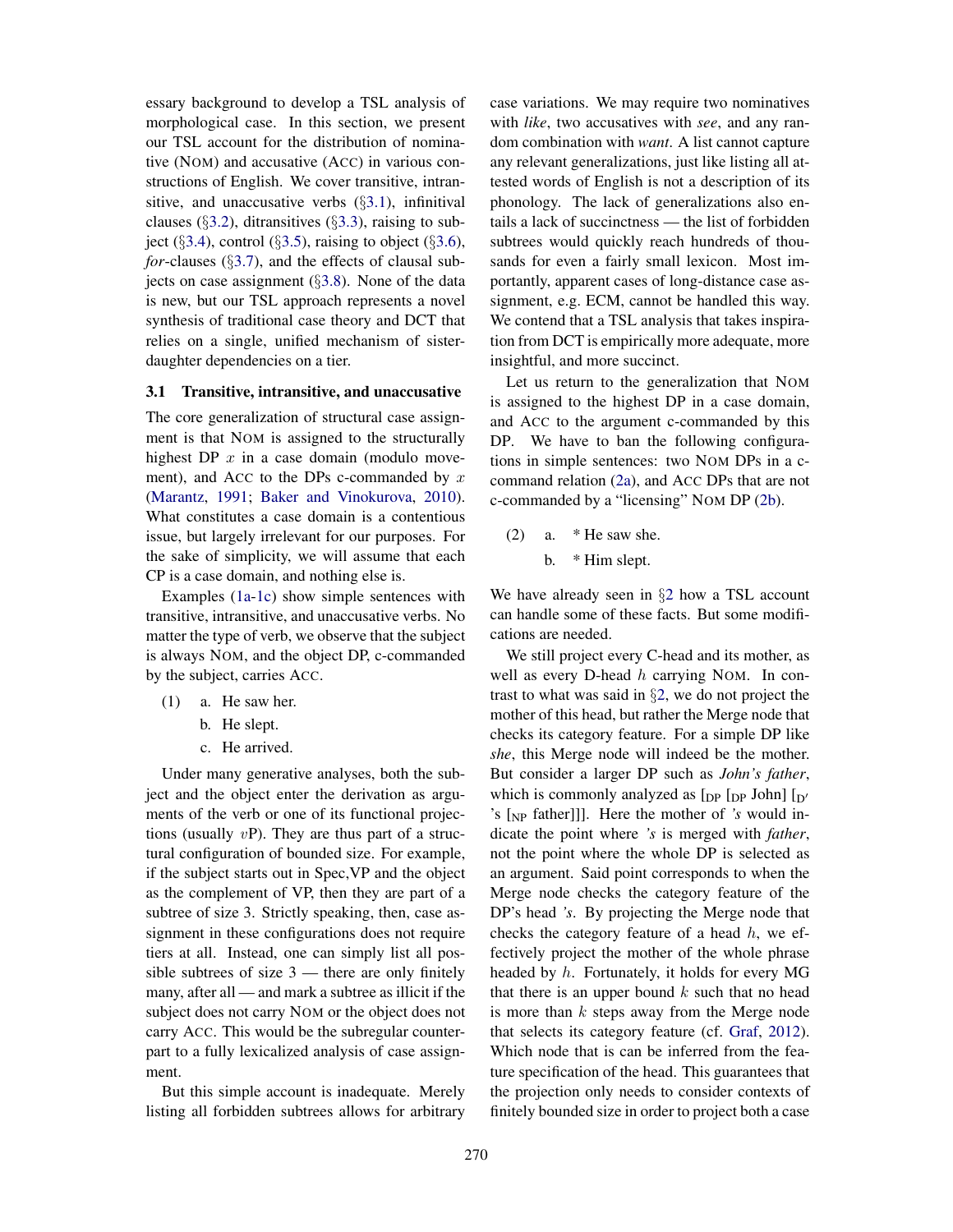carrying D-head and the Merge node checking its category feature.

The projection function just described produces tiers that resemble the one in Fig. 2. If *he* were replaced by *John's mother* in this derivation, the tier would be almost the same except that *he* would have to be replaced by *'s*. Recall from §2 that we assume that D-heads are annotated with the morphological case of the DP, so in both instances the tier clearly indicates the presence of NOM. The constraint from §2 does not allow Merge nodes to have both a NOM sister and a NOM daughter. This rules out *he saw she* (Fig. 2), whereas *he thinks that she has arrived* is allowed thanks to the intervening C-head starting a new case domain (Fig. 4).



Figure 4: This case assignment pattern is permitted because no Merge node on the tier has both a NOM daughter and a NOM sister.

This takes care of double nominatives, leaving only ACC. Although ACC licensing can be enforced on a separate tier, it is easier to use a single tier for licensing of both NOM and ACC. To this end, we extend the tier projection function so that D-heads carrying ACC also end up on the tier, as do the Merge nodes checking their category features. In other words,  $(3b)$  is amended so that h is a D-head carrying NOM or ACC.

We then enforce that no Merge node without a NOM D-head as a sister may have an ACC D-head as a daughter — or equivalently, every Merge node with an ACC daughter must have a NOM sister. This correctly rules out *him slept* while allowing for *he saw her*.



Figure 5: The left derivation is illicit because ACC is not licensed on the tier; the right one is well-formed as the required NOM sister is present on the tier.

#### (3) Case tier (version 1)

Construct a tier that contains all of the following, and only those:

- a. all C-heads and their mothers, and
- b. every D-head  $h$  carrying NOM or ACC, and
- c. the unique Merge node that checks the category feature of h.

The following constraints hold for every Merge node m:

- i. if a daughter of  $m$  is NOM, then no sister of m carries NOM,
- ii. if a daughter of  $m$  is Acc, the same sister of m carries NOM.

NOM and ACC thus are regulated by almost exactly the same machinery, the only difference is what daughter/sister-combinations are allowed for Merge node. In order to determine the wellformedness of a derivation with respect to case assignment, one constructs the case tier and checks each Merge node for potential constraint violations. Like DCT, the TSL approach can immediately account for the fact that subjects of passives and unaccusatives receive NOM even though they start out in object position (cf. Fig. 4), an important fact that would have to be stipulated under a purely lexicalist account.

#### 3.2 Infinitival clauses

The current account puts no restrictions on NOM in subject position, missing the fact that subjects of infinitival clauses cannot carry NOM.

(4) \* He/Him to leave early is surprising.

While the ungrammaticality of *him* is unsurprising under our account, nothing should be wrong with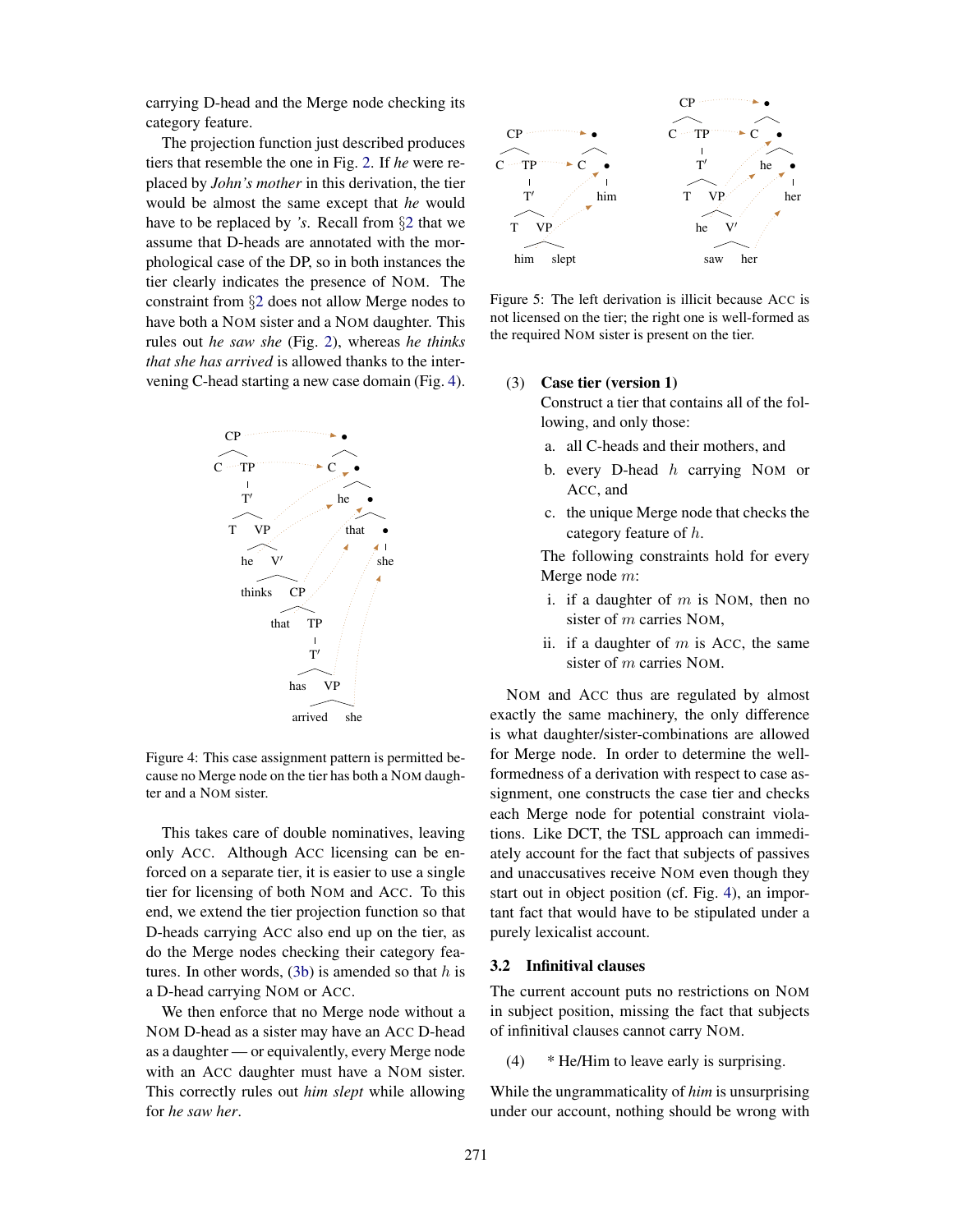*he to leave early is surprising*. One might argue that this sentence is indeed well-formed with respect to case assignment but violates some other constraint. However, we prefer to explicitly ban NOM subjects in infinitival clauses as this will simplify things later on in §3.6 and §3.7.

(5) Case tier (version 2)

Construct a tier that contains all of the following, and only those:

- a. all C-heads and their mothers, and
- b. all finite T-heads and their mothers, and
- c. every D-head  $h$  carrying NOM or ACC, and
- d. the unique Merge node that checks the category feature of h.

The following constraints hold for every Merge node m:

- i. if a daughter of  $m$  is NOM, then some sister of m is  $T_{fin}$ ,
- ii. if a daughter of  $m$  is ACC, the some sister of m carries NOM.

Note that (5i) renders the ban against multiple NOM DPs in (3i) obsolete as NOM is now much more restricted in its distribution.

#### 3.3 Ditransitives

Ditransitive verbs in English seem to take two ACC objects.

- (6) a. ?? I showed her him.
	- b. I showed him to her.

According to Larson (1990), the indirect object (IO) in double object constructions starts out as the complement of the verb, and the direct object (DO) as a specifier. The subject enters the derivation as the specifier of some higher functional head. This is problematic for our treatment of ACC as this means that the tier would contain a Merge node with IO ACC as a daughter and the ACC DO as a sister. The requirement that every Merge node with an ACC daughter must have a NOM sister explicitly forbids this.

There are at least three ways to address the ditransitive challenge. Rather than picking one among them, we briefly sketch all of them because I) they illustrate the flexibility of the TSL approach to syntax, and II) each strategy may be useful in cases that do not involve ditransitives.

Chain-licensing The simplest solution is to weaken (5ii) such that an ACC daughter is also acceptable if the Merge node has an ACC sister. This effectively allows for a kind of *chain-licensing* such that each ACC is licensed by the next higher ACC. The highest ACC still needs to be licensed by NOM, though.

Dative Alternatively, one may reanalyze ACC on IO as a dative (DAT) that merely happens to be syncretic with ACC. English already displays morphological syncretism for NOM and ACC on all DPs except pronouns, so a total syncretism of ACC and DAT is conceivable. The main advantage of this solution is that it readily extends to languages that display a morphological distinction between ACC and DAT. In German, for example, IO is explicitly marked as DAT in most cases.

- (7) a. Ich 1SG.NOM show 3SG.F.DAT zeige ihr den the.M.ACC way Weg.
	- b. \* Ich 1SG.NOM show 3SG.F.ACC zeige sie den the.M.ACC way Weg. 'I show her the way.'

Dependent DAT would be handled like ACC, except that now it is ACC that functions as a licensor instead of NOM. In other words, no Merge node on the case tier may have a DAT daughter unless it also has an ACC sister. The reader is invited to verify that this blocks (7b) but not (7a), assuming that the base DO position c-commands the base IO position.

Lexical case One may also contend that (6a) is in fact ill-formed because the IO carries an unlicensed ACC, and that (6b) escapes this fate only because the preposition *to* acts as a lexical case assigner. Lexical case is handled by constructing a separate tier for lexical case. If a case-carrying D-head occurs in the local scope of a lexical case assigner, both the head and the Merge node checking its category feature are projected to the lexical case tier instead of the usual case tier. This tier also contains every lexical case assigner and its mother. On this tier, it holds for every Merge node  $m$  that its sibling assigns case  $c$  iff exactly one of the daughters of  $m$  carries case  $c$ .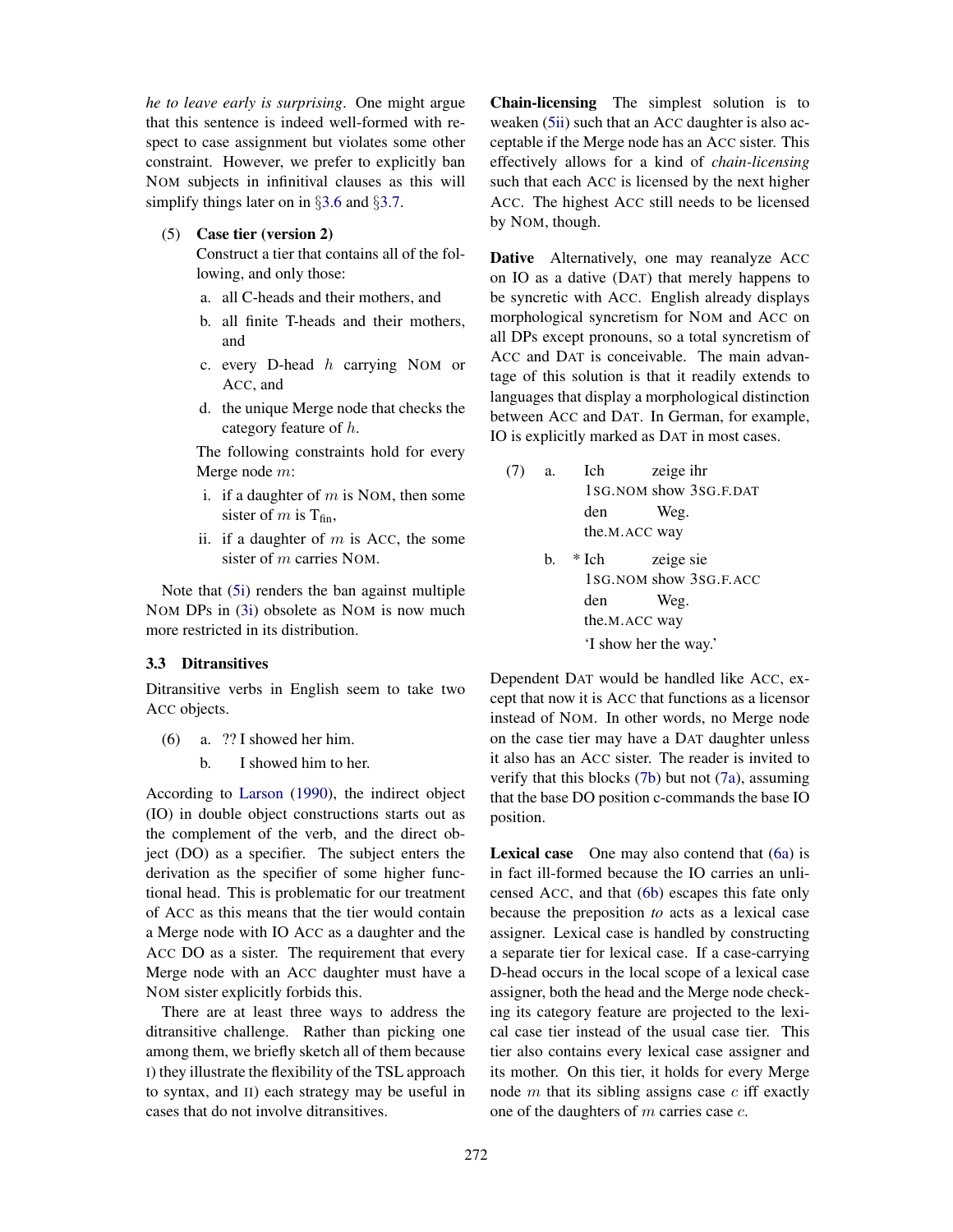

Figure 6: Case assignment in raising works exactly the same as in simple clauses.

#### 3.4 Raising to subject

Our TSL analysis has the advantage that it readily extends to seemingly more complicated structures, e.g. subject raising. Consider the example in (8), where the subject must carry nominative case.

(8) He/\*him seems to  $t$  like her.

Assuming a transformational analysis, the embedded clause is a TP containing the surface subject, which subsequently moves into the matrix clause. This is indicated by a trace in (8).

But if the transformational analysis is indeed correct, then raising constructions do not need any special treatment in our account. As movement does not play a role in our tier-projection, the respective case tiers will mirror those for *he likes her* and *him likes her* (see Fig. 6).

#### 3.5 Control

Control constructions as in (9) are superficially similar to subject raising, but involve a very different structure.

(9) He persuaded her [CP PRO to leave ⇤she/her].

The standard assumption in generative syntax is that the embedded clause in these constructions is a CP whose subject is an unpronounced PRO. In order to capture the contrast above, we expand (5) so that PRO can license ACC.

#### (10) Case tier (addendum to (5))

a. Also project PRO and the merge node that checks its category feature.

b. If a daughter of Merge node  $m$  is Acc, then some sister of  $m$  is PRO or carries NOM.

We would also like to point out an alternative analysis that might merit further exploration by syntacticians. If one allows for chain-licensing of ACC (§3.3), then one can do away with PRO and treat the embedded clause as a TP (or perhaps even just a VP). The lower ACC would then be licensed by either NOM (*He was persuaded to leave her*) or a higher ACC (*John persuaded him to leave her*). While intriguing, this view seems incompatible with the idea that other cases such as DAT in German are (at least sometimes) structurally licensed by ACC.

#### 3.6 Exceptional Case Marking (ECM)

Another important construction is raising to object, also known as ECM.

(11) He believes  $[\text{TP}$  \*she/her to like \*he/him].

Given (5i), the ungrammaticality of NOM on the embedded subject in (11) already follows from the lack of a licensing  $T_{fin}$ . This also explains why the embedded object cannot carry NOM. The only open issue, then, is the well-formedness of *he believes her to like him*.

In contrast to control, ECM does not involve an underlying PRO. Hence the PRO-less analysis of control sketched above would work exactly the same for ECM constructions: NOM on the main clause subject licenses ACC on the embedded subject, which in turn licenses ACC on the object. But this analysis depends on chain-licensing, which may run into various problems in other languages. There is, however, an alternative proposal that eschews chain-licensing, is compatible with a PRO-based analysis of control, and builds on the implementation of lexical case at the end of §3.3.

Said analysis posits that the infinitival T-head  $(T_{\text{inf}})$  acts as a lexical licensor for both the ACC subject and the ACC object, but does so in two very different ways. First, T<sub>inf</sub> and its mother are projected to the tier instead of the ACC subject, exempting the latter from any licensing requirements. The T-head then acts a licensor for the ACC object on the tier (Fig. 7). The embedded subject must carry ACC for this to work, otherwise it will project on the tier and prevent  $T_{\text{inf}}$  from licensing ACC on the object. Since the subject cannot be NOM, it cannot license the object's ACC instead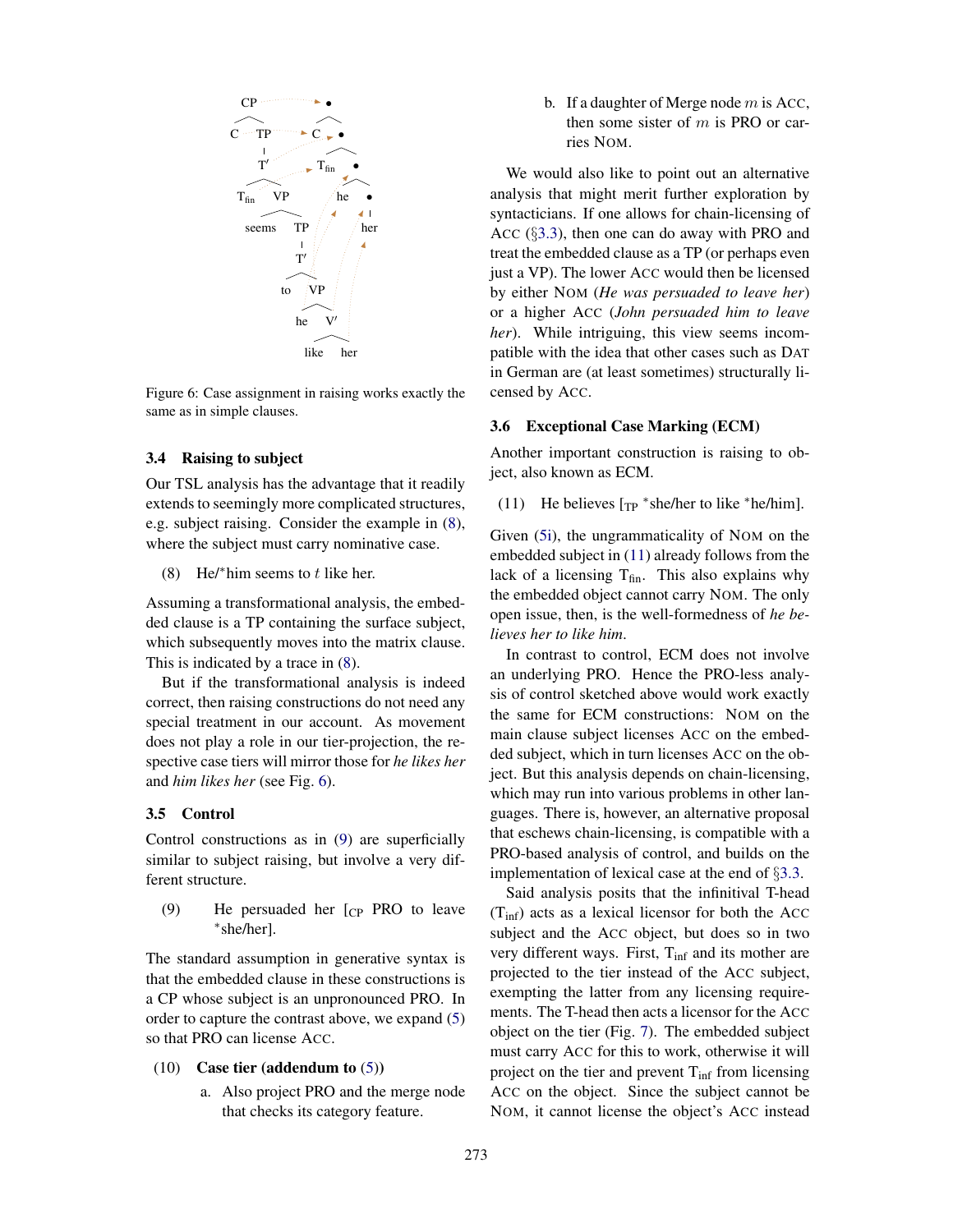

Figure 7: ECM verbs allow infinitival T to project instead of the subject to license ACC.

of the T-head, and the whole derivation is rendered illicit.

In order for this solution to work as desired, it may only apply to T-heads selected by an ECM verb, and only an ACC subject under which such a T-head may be exempt from projection. While the former is a local property, the latter is less clearcut because a clause may contain an unbounded number of VP-adjuncts. If the subject enters in a derivation below these adjuncts, then the distance to the T-head is unbounded. However, if one posits that subjects reside in the higher  $Spec, vP$  position, and that VP-adjuncts must adjoin lower than that, the projection context is still local. It is also true that the subject stands in a local configuration to the T-head by virtue of moving there, so a slightly more powerful tier projection mechanism that is at least partially aware of movement can construct the desired tier irrespective of the locus of VPadjuncts relative to the subject.

#### 3.7 Clauses headed by *for*

Note that the two ECM analyses presented in the previous section make slightly different predictions. With chain-linking, there has to be at least one NOM in the derivation. With lexical licensing, no NOM is needed. This predicts that there should be ECM verbs that do not take any subject, e.g. an ECM-counterpart to *seem*.

(12) \* There seems him to like her.

As far as we know, no language has such ECM-

verbs. But something akin to this configuration arises with *for*-clauses.

 $(13)$  For \*he/him to leave early is surprising.

If one treats ECMs as a case of special licensing by  $T_{\text{inf}}$ , then (13) follows immediately if the special behavior of Tinf can also be prompted by *for* rather than an ECM verb. The chain-licensing account, on the other hand, has to project *for* as a special licensor of ACC. So the intriguing typological prediction of the chain-licensing account comes at the cost of a less unified treatment of ECM and *for*-clauses.

#### 3.8 Clausal subjects

One final complication arises from the fact that clausal subjects are ACC licensors even though they arguably do not carry NOM.

 $(14)$  That John left early surprised \*she/her.

While this may be problematic for syntactic theories of case, it is entirely unsurprising from the TSL perspective. There is no intrinsic property of nodes that qualifies them as potential licensors. Without linguistic stipulations, case-carrying Dheads and functional heads are on equal footing regarding licensing, they are all just nodes of a tree. Suppose, then, that we not only project the mother of a C-head, but also the Merge node checking its category feature (if it exists). This would mean that C-heads are unique in that they cause two Merge nodes to project, the mother  $m$  and the selector s. Since all other elements on the tier are always projected together with their selector, clausal subjects cause a unique configuration where the Merge node s has exactly two daughters, one being the Merge node  $m$  and the other being some other Merge node dominating a case carrier or licensor. So if we expand the set of potential ACC licensors to also include •, this captures the fact that clausal subjects license ACC on their object (Fig. 8).

#### 4 Discussion

Our treatment of case licensing is far from exhaustive. We focused almost exclusively on English, omitting many important issues such as ergativeabsolutive case systems and quirky case in Icelandic. Even for English we had to put aside the complicated and little understood behavior of case assignment in coordination (Progovac, 1998).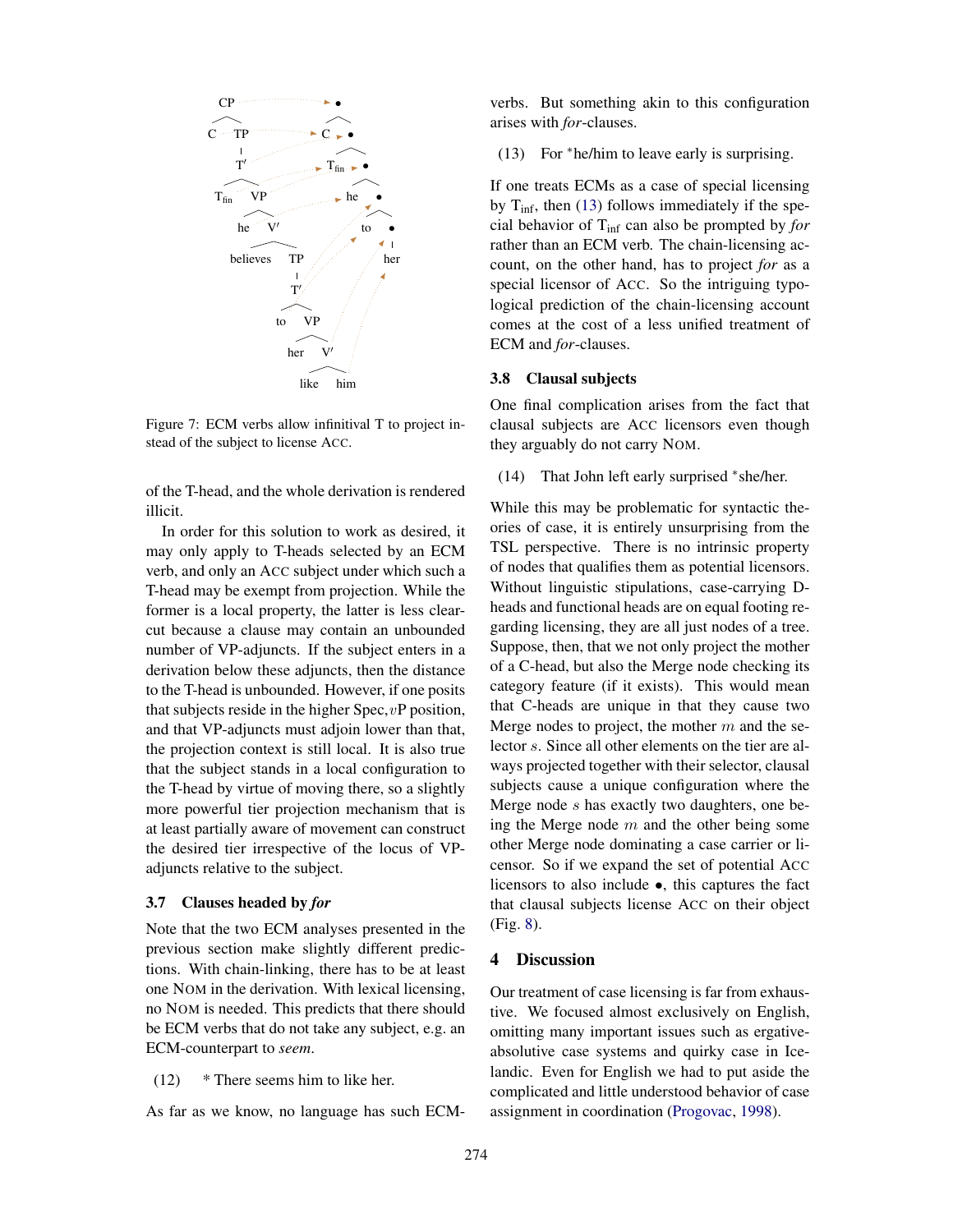| $Project \dots$                  | if $\dots$                                    |
|----------------------------------|-----------------------------------------------|
| $C + mother + selecting$ .       | always                                        |
| $T_{fin}$ + mother               | always                                        |
| $T_{\text{inf}} + \text{mother}$ | selected by ECM-verb or for                   |
| $PRO + selecting$ •              | always                                        |
| NOM + selecting $\bullet$        | always                                        |
| $ACC + selecting$                | not subject under projecting $T_{\text{inf}}$ |
| DAT+ selecting $\bullet$         | treated as dependent case                     |
|                                  |                                               |

Daughter Licensing sibling NOM  $T_{fin}$ <br>ACC  $\bullet, f$ ACC •, *for-C*, T<sub>inf</sub>, PRO, NOM<br>DAT ACC A<sub>CC</sub>

Table 1: Projection rules for structural case tier (left) and what sibling a Merge node must have on the tier based on its daughter(s); if case-licensing is assumed for Acc, T<sub>inf</sub> need not be projected.



Figure 8: Licensing of an accusative object by the Merge node of a clausal subject

Some readers may also object that the case licensors we identified do not form a natural class. But this presumes a specific notion of naturalness that is based on linguistic substance. This view groups together the heads and phrases involved in case licensing according to their function or meaning. But besides uniformity of substance there is also uniformity of mechanisms, and the TSL view reveals that case is very principled from this perspective.

As can be seen in Tab. 1, the mechanisms of case licensing are highly uniform. The projection function singles out specific heads and their mother and/or selector, and all constraints on the case tier make the daughter of a Merge node  $m$ dependent on the sister of  $m$ . A single abstract pattern underlies all instances of case licensing. In addition, all parts of the formal machinery fit into TSL (with the possible exception of  $T_{\text{inf}}$  nonlocally blocking projection of the subject). From a computational perspective, then, morphological case marking does not appear to be an oddity that requires special machinery, but a formally uniform phenomenon that can be handled by the computational mechanisms that are already needed for Merge and Move (Graf, 2018).

Putting substantive naturalness over formal naturalness means missing this insight. We expect that our approach will require various modifications as its empirical scope is widened, but the central role of TSL and the uniformity of mechanisms across phenomena should be preserved.

#### 5 Conclusions

This subregular case study has shown morphological case assignment to be TSL, with ECM as the only problematic case. Even this, though, can be addressed by a tier projection function that is partially sensitive to movement. Since movement interacts with numerous syntactic dependencies, e.g. pronominal binding, a movement-aware tier projection is needed anyways and should be a high priority for future work in subregular syntax.

We also note that the TSL perspective reveals case licensing to be very uniform at a computational level. This is striking considering the lack of a unified theory of case in generative syntax. In fact, our TSL account of case exhibits many abstract parallels to the analysis of Merge and Move in Graf (2018). We are confident that the TSL perspective will prove insightful for many other syntactic phenomena, and we hope that the paper will inspire other researchers to reevaluate syntax through this lens.

#### **References**

- Alëna Aksënova, Thomas Graf, and Sedigheh Moradi. 2016. Morphotactics as tier-based strictly local dependencies. In *Proceedings of the 14th SIGMOR-PHON Workshop on Computational Research in Phonetics, Phonology, and Morphology*, pages 121– 130.
- Mark C. Baker and Nadya Vinokurova. 2010. Two modalities of case assignment: Case in Sakha. *Natural Language and Linguistic Theory*, 28(3):593– 642.